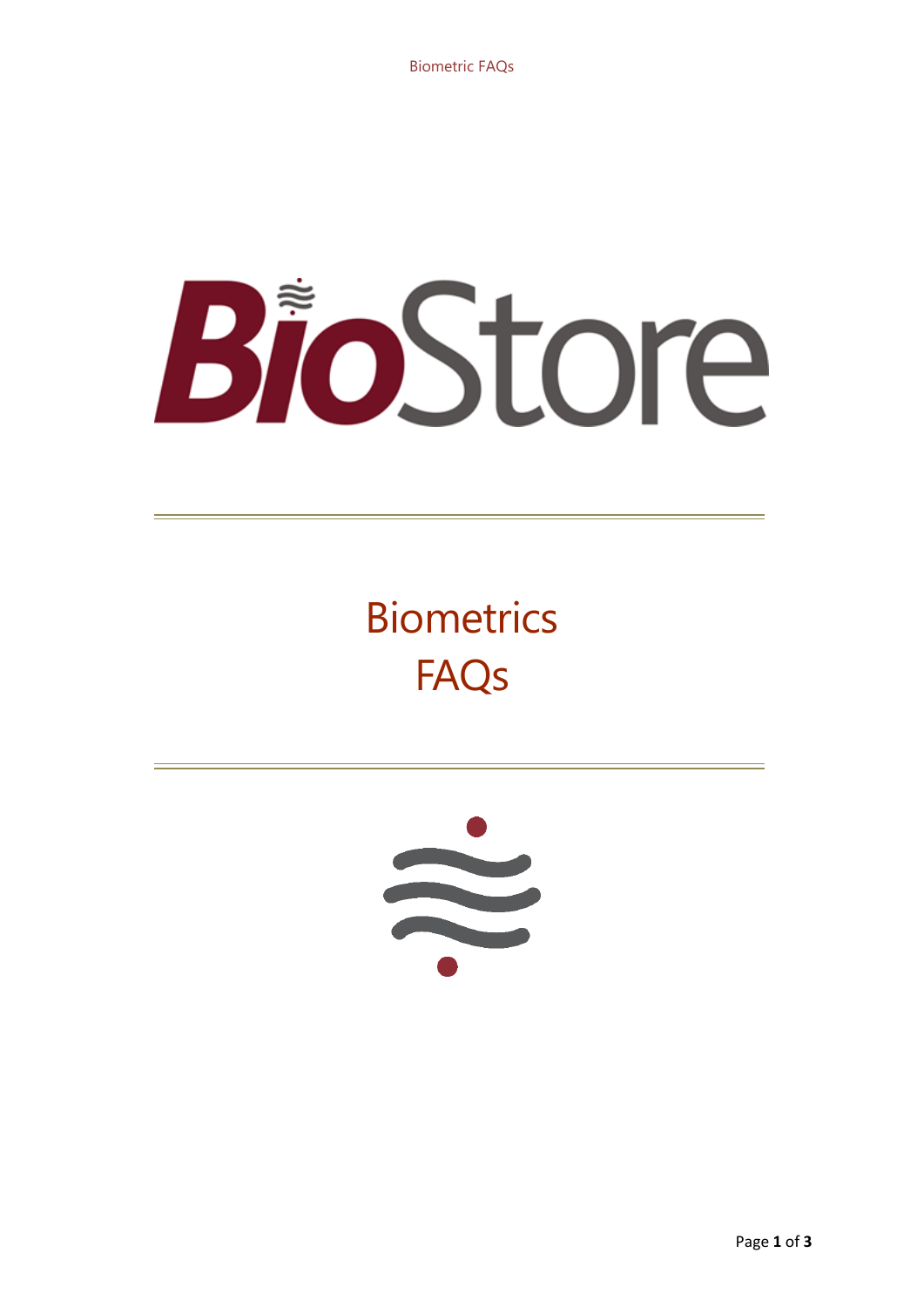#### **What is BioStore?**

BioStore is an internal database located within a school, which stores the information which identifies pupils uniquely to each of the applications used at the school.

BioStore requires each pupil to register only once, usually by placing a finger on a fingerprint scanner, although other identification methods are available.

#### **Why use BioStore instead of other existing identification methods?**

BioStore's centralised system speeds up the registration process – each student need only register once, no matter how many applications requiring identification are in place at the school.

With a Biometric system, students cannot borrow or steal credentials from each other, reducing the opportunities for bullying. Queues are reduced, because the rate of identification of students is quickened. Students need no longer carry cards, remember PINs, or use cash to buy a meal.

Biometric systems save time and money for both school and pupils because the need to replace lost cards and forgotten passwords is eliminated.

#### **Does BioStore record images of individual fingerprints?**

BioStore does not store images of fingerprints on its system, and never will. Only mathematical representations of certain points of a finger image are recorded, typically between ten and sixty depending on the characteristics of the finger. This mathematical data is encrypted and is called a template. The data is extremely secure in its encrypted form, and even if it were not encrypted it would be impossible to recreate the original fingerprint image from the stored data.

# **Is it possible to recreate a fingerprint from the data stored by BioStore?**

No, the BioStore system only stores a short string of encrypted numbers, too little data for the original print to be reconstructed.

# **How secure is the stored data? What would happen if somebody stole it?**

The BioStore database is protected by a licence key, meaning that the database and any backup of its contents can only be accessed on licensed hardware. The hardware is stored in the school's own secure facility, so that the encrypted data is only available to the registered